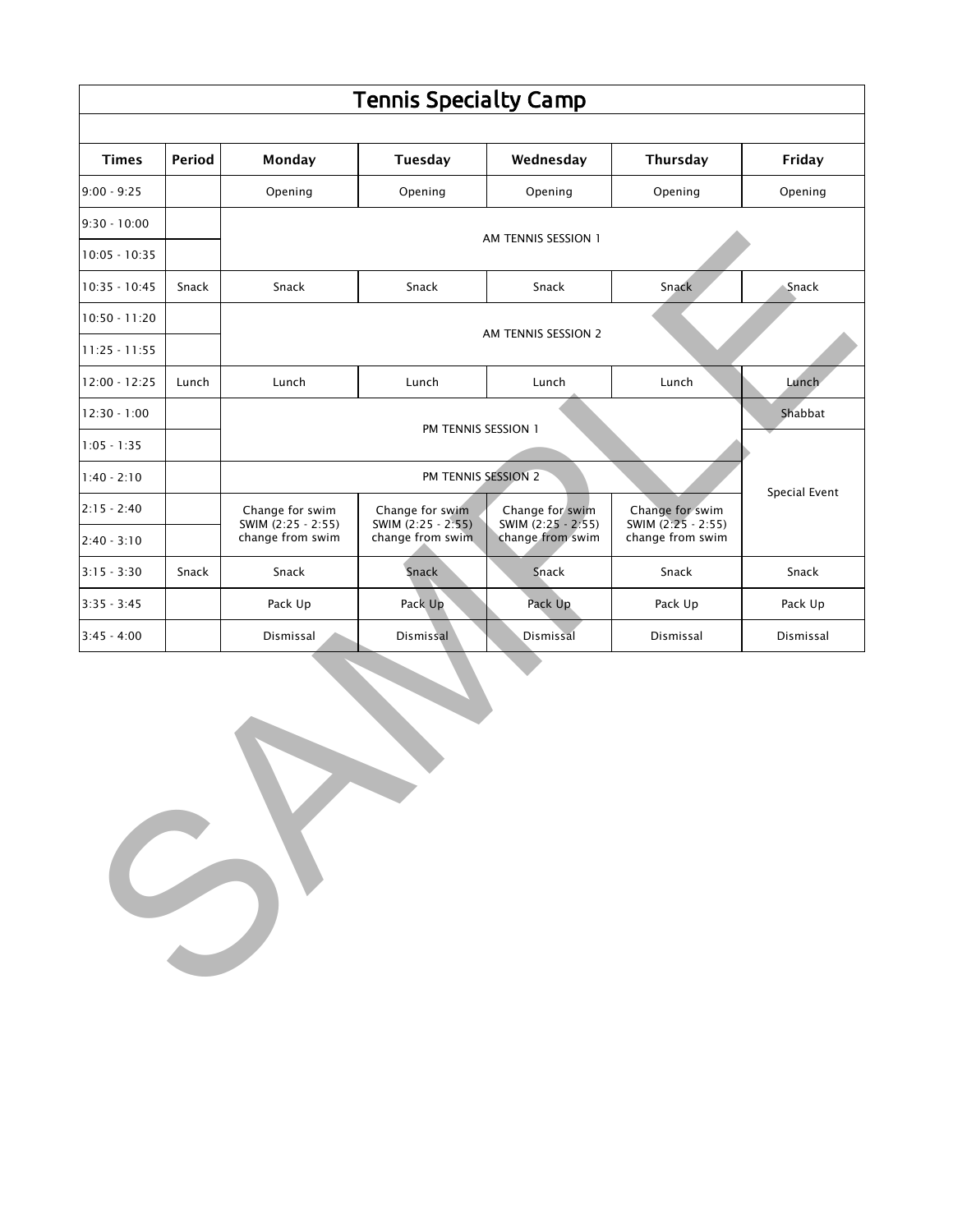| Teyarim         |        |                                       |                                                           |                                                           |                                       |               |  |
|-----------------|--------|---------------------------------------|-----------------------------------------------------------|-----------------------------------------------------------|---------------------------------------|---------------|--|
| <b>Times</b>    | Period | Monday                                | Tuesday                                                   | Wednesday                                                 | Thursday                              | Friday        |  |
| $9:00 - 9:25$   |        | Opening                               | Opening                                                   | Opening                                                   | Opening                               | Opening       |  |
| $9:30 - 10:00$  |        |                                       |                                                           |                                                           |                                       |               |  |
| $10:05 - 10:35$ |        | Electives                             |                                                           |                                                           |                                       |               |  |
| $10:35 - 10:45$ | Snack  | Snack                                 | Snack                                                     | Snack                                                     | Snack                                 | Snack         |  |
| $10:50 - 11:35$ |        |                                       |                                                           |                                                           |                                       |               |  |
| $11:40 - 12:25$ |        |                                       |                                                           | Electives                                                 |                                       |               |  |
| $12:30 - 1:00$  | Lunch  | Lunch                                 | Lunch                                                     | Lunch                                                     | Lunch                                 | Lunch         |  |
| $1:05 - 1:35$   |        |                                       | Electives                                                 | Electives                                                 | Group Choice                          | Shabbat       |  |
| $1:40 - 2:00$   |        | <b>Community Service</b>              |                                                           |                                                           | 9 square in the air                   |               |  |
| $2:05 - 2:35$   |        | Change for swim<br>SWIM (2:25 - 2:55) | Change for swim<br>SWIM (2:25 - 2:55)<br>change from swim | Change for swim<br>SWIM (2:25 - 2:55)<br>change from swim | Change for swim<br>SWIM (2:25 - 2:55) | Special Event |  |
| $2:40 - 3:10$   |        | change from swim                      |                                                           |                                                           | change from swim                      |               |  |
| $3:10 - 3:35$   |        | playground                            | gaga                                                      | playground                                                | Outdoor Adventure                     |               |  |
| $3:40 - 3:50$   | Snack  | Snack                                 | Snack                                                     | Snack                                                     | Snack                                 | Snack         |  |
| $3:50 - 4:00$   |        | Dismissal                             | Dismissal                                                 | Dismissal                                                 | Dismissal                             | Dismissal     |  |
|                 |        |                                       |                                                           |                                                           |                                       |               |  |